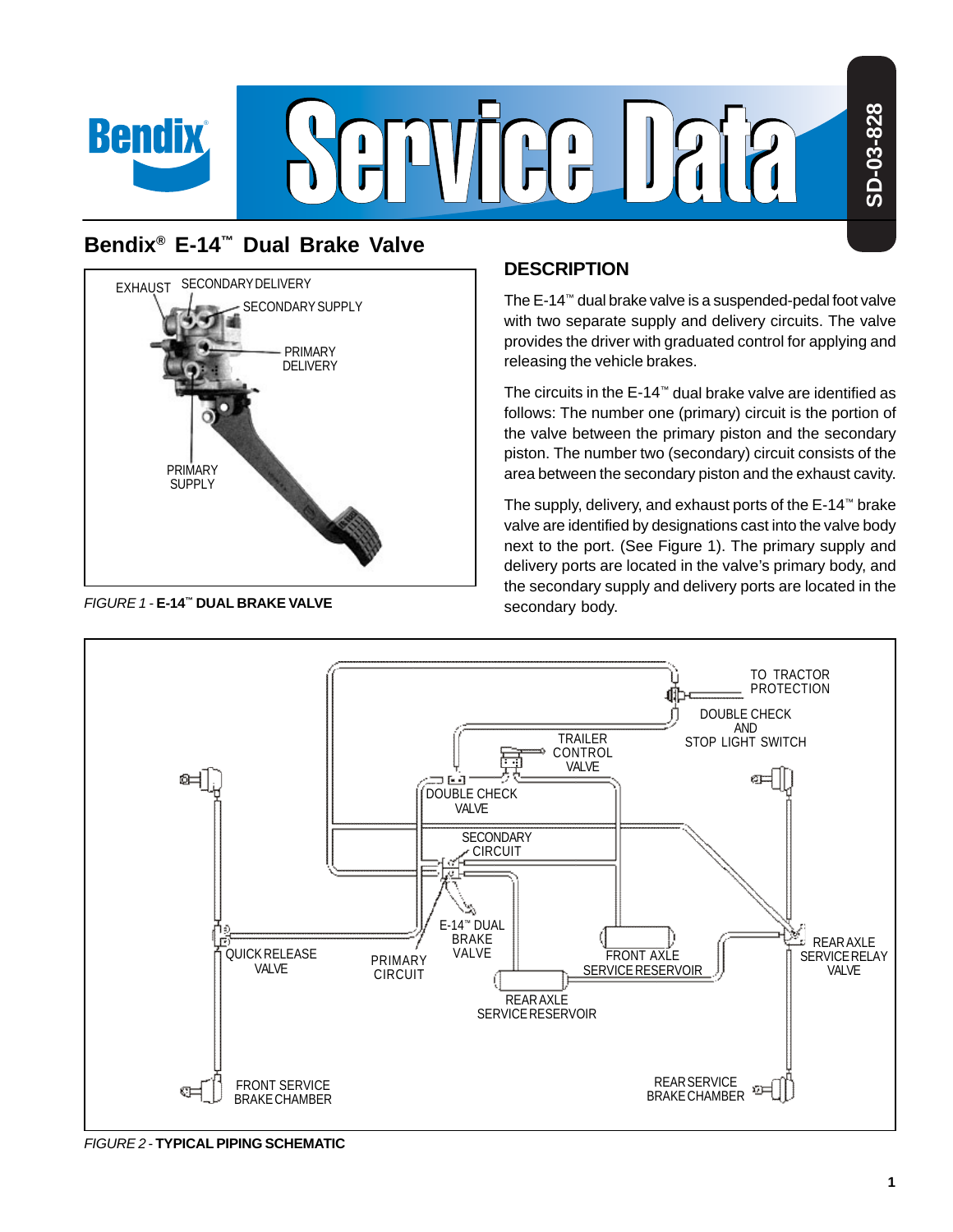

FIGURE 3 - **E-14™ DUAL BRAKE VALVE CROSS SECTIONAL VIEW**

The primary circuit operates similar to a standard single circuit air brake valve, and under normal operating conditions the secondary circuit operates similar to a relay valve.

Both the primary and secondary circuits use a common exhaust, protected by an exhaust diaphragm.

### **OPERATION**

#### **APPLYING: NORMAL OPERATION-PRIMARY CIRCUIT**

When the brake pedal is depressed, the plunger exerts a force on the spring retainer(7), graduating spring(8), and primary piston(2). The primary piston, which contains the exhaust valve seat, closes the primary circuit exhaust valve. As the exhaust valve closes, the inlet valve for the primary circuit moves off its seat, allowing air from the primary circuit supply port to flow out the delivery port.

#### **APPLYING: NORMAL OPERATION-SECONDARY CIRCUIT**

The secondary piston(18) moves with the primary piston and closes the secondary circuit exhaust. When the inlet valve in the primary portion of the valve is moved off its

seat, air passes through the bleed passage in the secondary portion of the primary body and enters the secondary piston cavity. The air moves the secondary piston and opens the secondary inlet valve, allowing the air from the secondary supply to flow out the delivery port.

#### **APPLYING: LOSS OF AIR IN THE PRIMARY CIRCUIT**

If the brake pedal is depressed and no air pressure is present in the primary circuit, the primary piston will mechanically move the secondary piston, closing the secondary exhaust and opening the secondary inlet, allowing air flow from the secondary supply to its delivery port.

#### **APPLYING: LOSS OF AIR IN THE SECONDARY CIRCUIT**

If the air is lost in the secondary circuit, the primary circuit will function normally, as described in "Normal Operation: Primary Circuit."

#### **BALANCED: PRIMARY CIRCUIT**

When the primary delivery pressure acting upon the primary piston equals the mechanical force of the brake pedal application, the primary piston will close, preventing further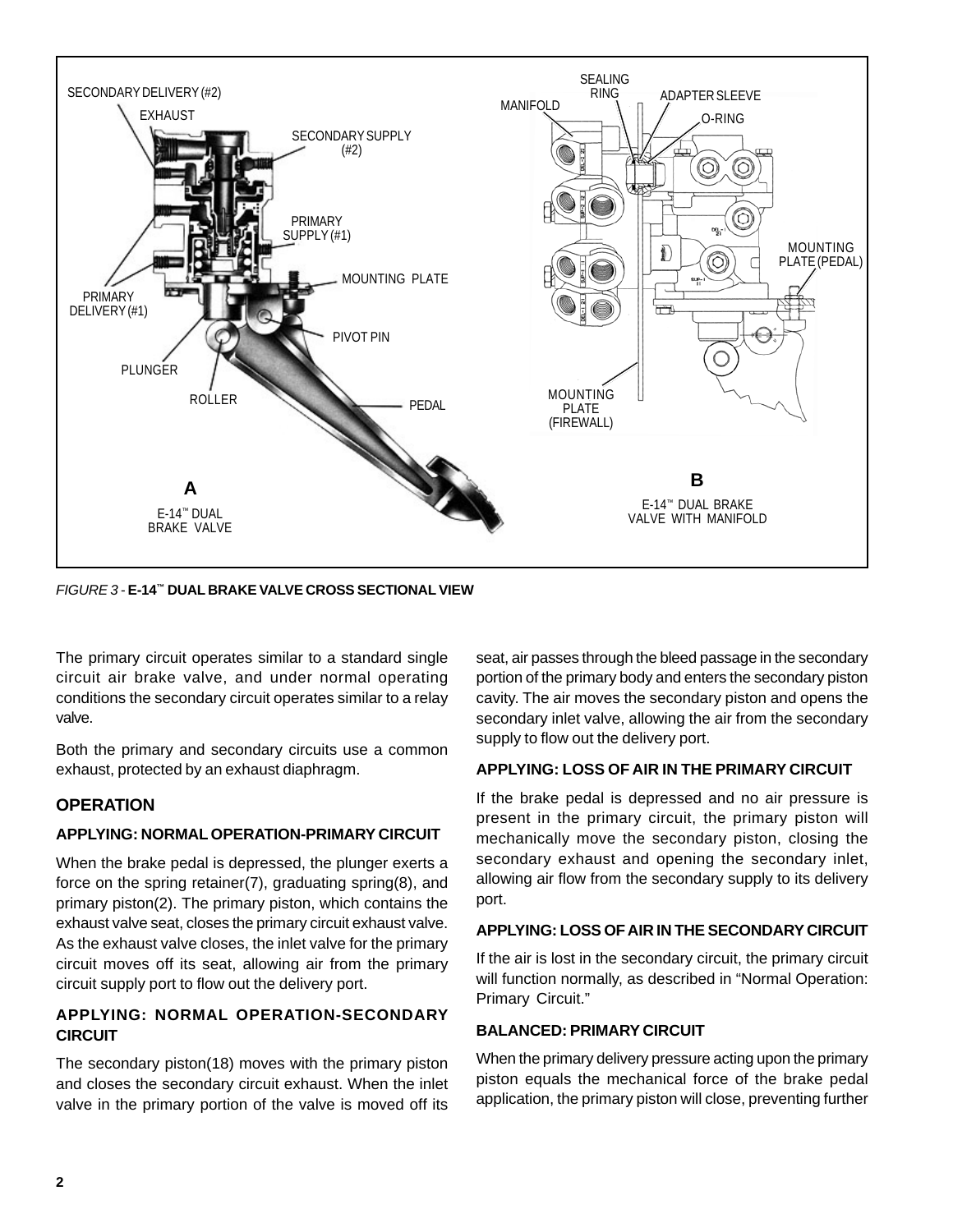



FIGURE 4 - **APPLYING - NORMAL OPERATION** FIGURE 5 - **APPLYING - FAILURE IN THE PRIMARY CIRCUIT**

air flow from the supply port to the delivery port. The exhaust valve remains closed, preventing the escape of air through the exhaust port.

## **BALANCED: SECONDARY CIRCUIT**

When air pressure on both sides of the secondary piston approach each other, the piston moves, closing the secondary inlet valve and preventing further air flow from the supply line through the valve. The exhaust remains closed as the secondary delivery pressure balances the primary delivery pressure.

# **RELEASING: PRIMARY CIRCUIT**

When the force on the brake pedal is released, mechanical force is removed from the graduating spring and the primary piston. Air pressure in the delivery circuit moves the primary piston and opens the primary exhaust valve, allowing air pressure in the primary circuit to exit through the exhaust port.

# **RELEASING: SECONDARY CIRCUIT**

When the brake pedal is released, air is exhausted from the primary circuit side of the secondary piston through the bleed passage. Air pressure in the delivery side of the secondary circuit moves the piston and opens the secondary exhaust valve, allowing air pressure in the secondary delivery line to exit through the exhaust port.

# **PREVENTIVE MAINTENANCE**

**Important:** Review the warranty policy before performing any intrusive maintenance procedures. An extended warranty may be voided if intrusive maintenance is performed during this period.

Because no two vehicles operate under identical conditions, maintenance and maintenance intervals will vary. Experience is a valuable guide in determining the best maintenance interval for any one particular operation.

Visually check for physical damage to the brake valve such as broken air lines and broken or missing parts.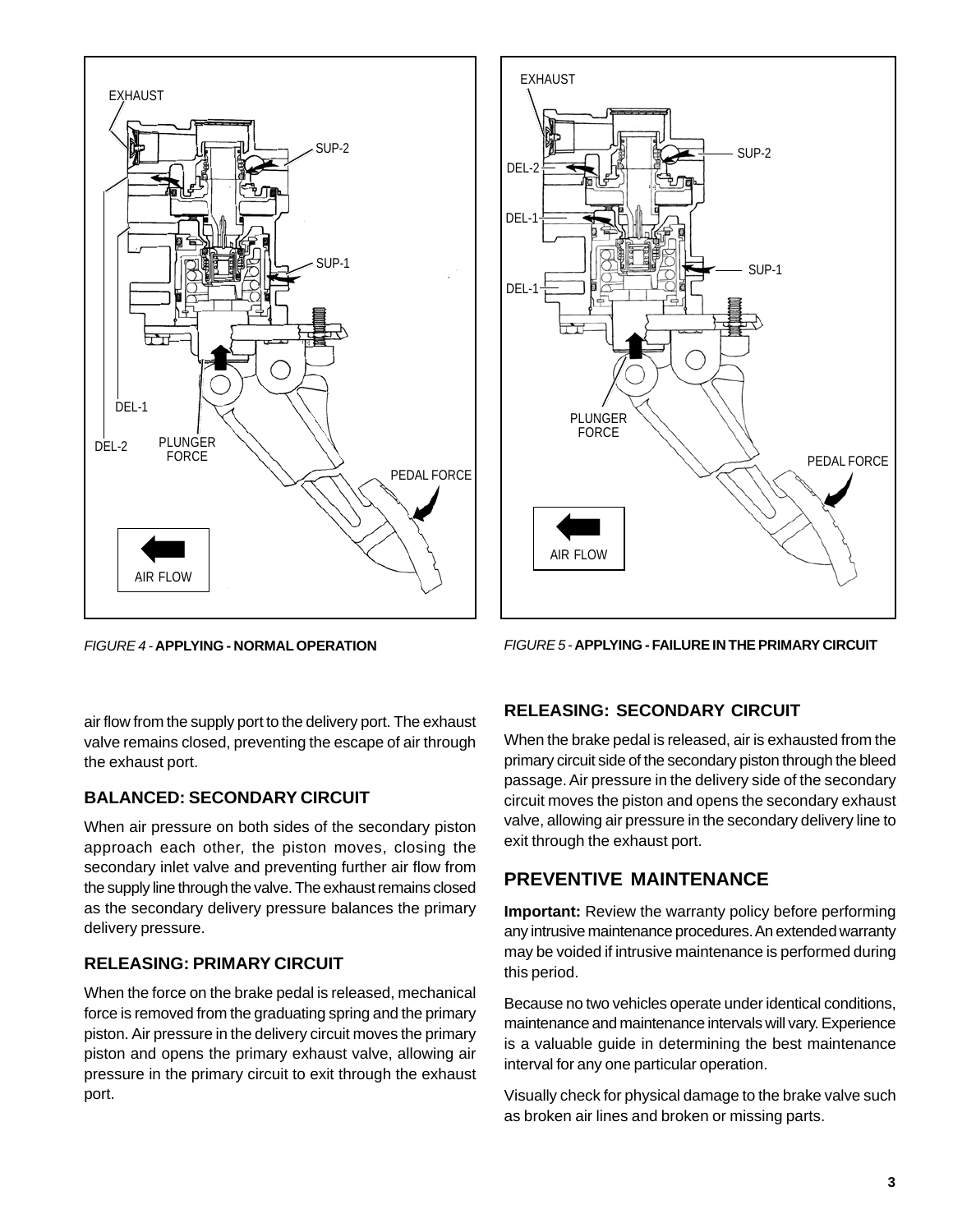

FIGURE 6 - **APPLYING-FAILURE IN THE SECONDARY CIRCUIT**

EVERY 3 MONTHS, 25,000 MILES OR 900 OPERATING **HOURS** 

- 1. Remove any accumulated contaminants such as dirt and gravel from the heel of the pedal, plunger, plunger boot, and mounting plate.
- 2. Using a light oil, lubricate the pedal roller, roller pin, and hinge pin.
- 3. Inspect the plunger boot for cracks, holes, or deterioration. Replace if necessary. Also check mounting plate and pedal for wear and corrosion. Repair or replace as necessary.
- 4. Apply 2 to 4 drops of oil between plunger and mounting plate - DO NOT OVER OIL!
- 5. Check for excessive leakage as described in the "OPERATIONAL & LEAKAGE TEST" section of this manual.

EVERY YEAR, 100,000 MILES, OR 3,600 OPERATING **HOURS** 

- 1. Perform steps 1 through 4 above.
- 2. Perform the checks in the "OPERATION & LEAKAGE TEST" section of this manual.



FIGURE 7 - **BALANCED POSITION**

## **OPERATIONAL & LEAKAGE TESTS**

#### **GENERAL**

A change in vehicle braking characteristics or a low pressure warning may indicate a malfunction in one of the brake circuits. Although the air brake system may continue to function, the vehicle should not be operated until the necessary repairs have been made and both braking circuits, including the pneumatic and mechanical devices, are operating normally.

If the brake valve does not function as described above or if leakage is excessive, it is recommended that it be replaced with a new or remanufactured unit, available at Bendix outlets.

Always check the vehicle brake system for proper operation after performing brake work and before returning the vehicle to service.

#### **OPERATIONAL TEST**

Check the delivery pressure of both circuits, using test gauges known to be accurate. **Note:** The pedal will not be in a "normal" released position until the air brake system is pressurized. The pedal will rise to its normal release position as the brake system is pressurized from 0 psi. Depress the pedal to several positions between the fully released and fully applied positions and check the delivered pressure on the test gauges to see that it varies equally and proportionally with the movement of the brake pedal.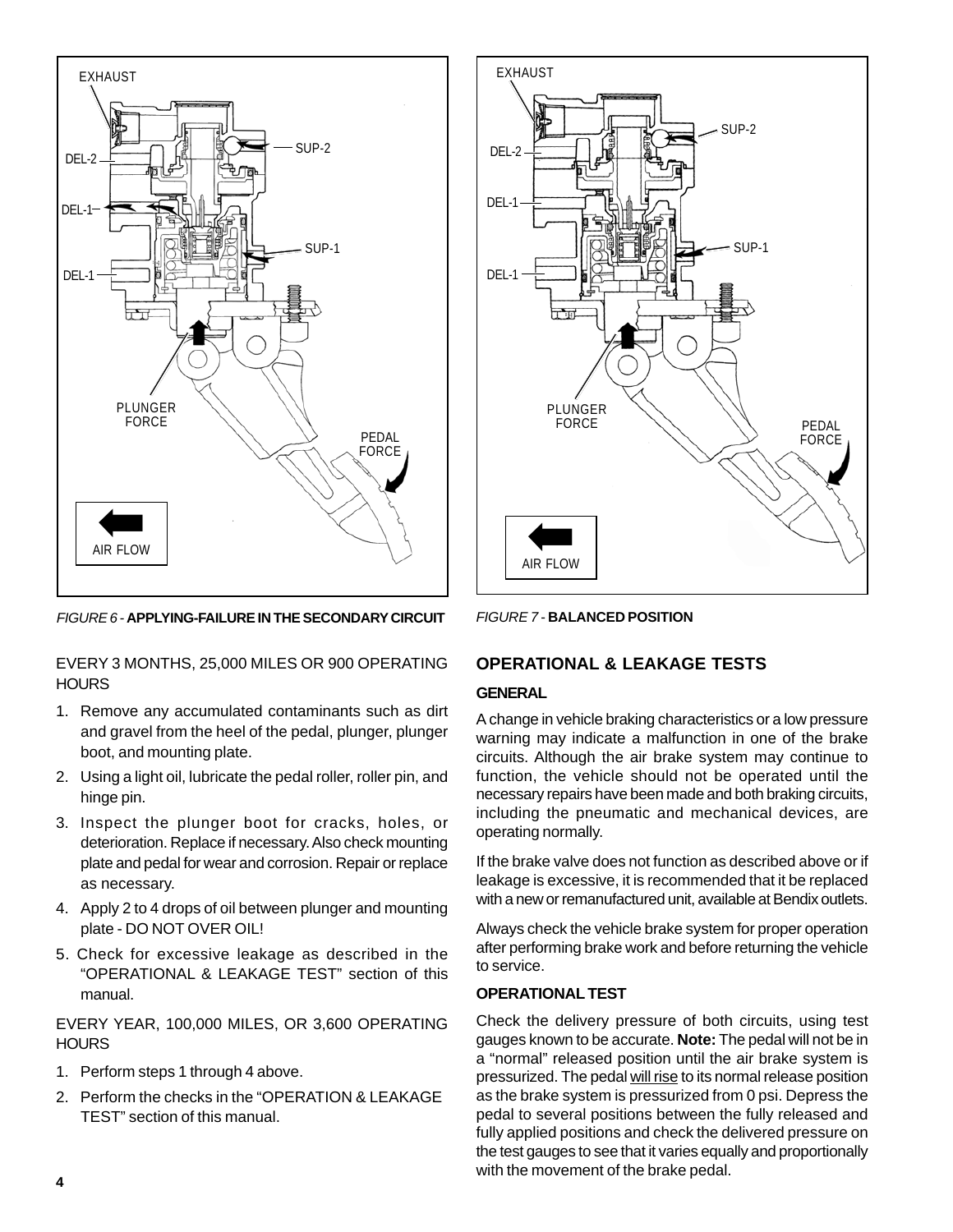

FIGURE 8 - **RELEASED MODE**

After a full application is released, the reading on the test gauges should fall off to zero promptly. NOTE: the number one circuit delivery pressure will be about four psi greater than the number two circuit delivery pressure with both supply reservoirs at the same pressure. This is normal for the E-14™ brake valve.

### **LEAKAGE TEST**

Make and hold a high pressure application (80 psi). Coat the exhaust port and body of the brake valve with a soap solution. Leakage permitted is a 1" bubble in 3 seconds in both the applied and released positions. No leakage is permitted anywhere else.

## **WARNING! PLEASE READ AND FOLLOW THESE INSTRUCTIONS TO AVOID PERSONAL INJURY OR DEATH:**

**When working on or around a vehicle, the following general precautions should be observed at all times.**

- **1. Park the vehicle on a level surface, apply the parking brakes, and always block the wheels. Always wear safety glasses.**
- **2. Stop the engine and remove ignition key when working under or around the vehicle. When working in the engine compartment, the engine should be shut off and the ignition key should be**

**removed. Where circumstances require that the engine be in operation, EXTREME CAUTION should be used to prevent personal injury resulting from contact with moving, rotating, leaking, heated or electrically charged components.**

- **3. Do not attempt to install, remove, disassemble or assemble a component until you have read and thoroughly understand the recommended procedures. Use only the proper tools and observe all precautions pertaining to use of those tools.**
- **4. If the work is being performed on the vehicle's air brake system, or any auxiliary pressurized air systems, make certain to drain the air pressure from all reservoirs before beginning ANY work on the vehicle. If the vehicle is equipped with an AD-IS™ air dryer system or a dryer reservoir module, be sure to drain the purge reservoir.**
- **5. Following the vehicle manufacturer's recommended procedures, deactivate the electrical system in a manner that safely removes all electrical power from the vehicle.**
- **6. Never exceed manufacturer's recommended pressures.**
- **7. Never connect or disconnect a hose or line containing pressure; it may whip. Never remove a component or plug unless you are certain all system pressure has been depleted.**
- **8. Use only genuine Bendix® replacement parts, components and kits. Replacement hardware, tubing, hose, fittings, etc. must be of equivalent size, type and strength as original equipment and be designed specifically for such applications and systems.**
- **9. Components with stripped threads or damaged parts should be replaced rather than repaired. Do not attempt repairs requiring machining or welding unless specifically stated and approved by the vehicle and component manufacturer.**
- **10. Prior to returning the vehicle to service, make certain all components and systems are restored to their proper operating condition.**

## **VALVE REMOVAL**

- 1. Identify and mark or label all air lines and their respective connections on the brake valve to facilitate ease of installation. Disconnect all air lines.
- 2. Remove the valve from its mounting on the vehicle. For manifold-type valves, remove the brake valve and manifold, in tact, from the vehicle.

## **DISASSEMBLY (SEE FIGURE 9)**

The following disassembly and assembly procedure is presented for reference purposes only. Always have the appropriate maintenance kit on hand, and use its instructions in lieu of those presented here. Refer to Figure nine throughout the procedure.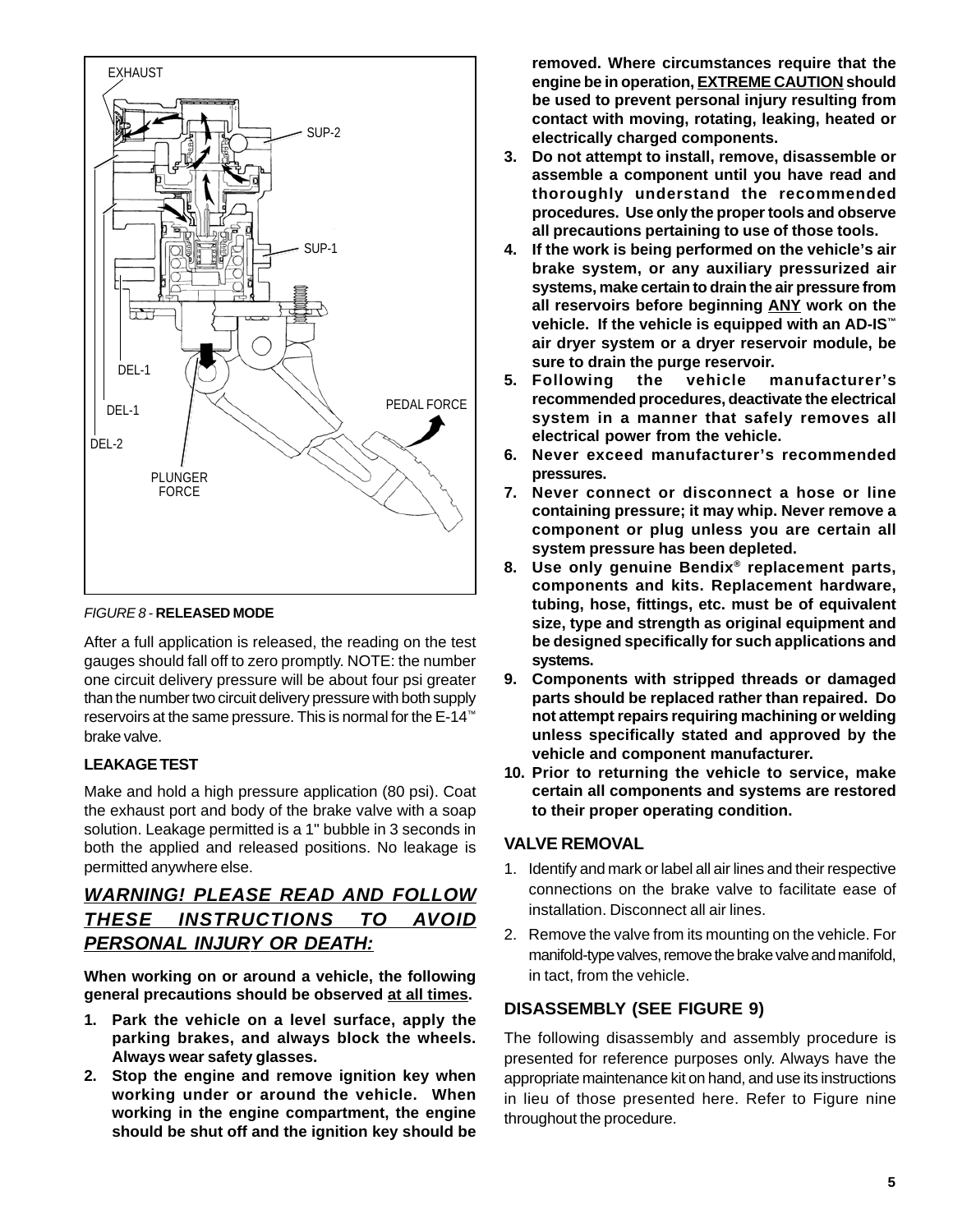- **CAUTION**: The brake valve may be light clamped in a bench vise, but overclamping may damage the valve and cause leakage and/or malfunction. If a vise is used, clamp on the supply and delivery ports on opposing sides of the valve's primary body.
- 1. Remove all air line fittings and plugs.
- 2. On valves that have a manifold on the engine compartment side, remove the bolts that secure the manifold to the valve. Separate the valve and manifold and remove the sealing rings and adapter sleeves. (See Figure 2.)
- 3. Remove the four cap screws(16) that secure the primary body to the secondary body. Separate the two body halves and remove and discard o-ring(17).
- 4. Pull secondary piston(18) out of the primary body and remove and discard o-rings(19 & 20).
- 5. Remove and discard snap ring(10) from the secondary body while manually holding and compressing valve seat(11) in place.
- 6. Slowly release valve seat(11), allowing it to rise out of the body. Remove the valve seat, then remove and discard o-ring(12).
- 7. Remove and discard valve assembly(13) along with its o-ring(15) from the secondary body. Remove the valve assembly return spring(14).
- 8. Carefully remove and discard exhaust diaphragm screw(24), diaphragm washer(25), diaphragm(26), and diaphragm retainer(27) from the secondary body. **NOTE:** Some **E-14™ brake** valves have a threaded exhaust port instead of items 24-27.
- 9. Using light force, push piston(2) into the primary body until piston retaining ring(1) is fully visible. Remove piston retaining ring(1), taking care not to damage the piston bore in the body.
- 10. Gently tap the primary body on a soft surface to remove piston(2). Remove and discard o-rings(3 & 5) and both wear rings(4) from piston(2).
- 11. Place the piston on a flat surface. Using finger force, depress and hold spring retainer(7), then remove and discard retaining ring(6) from piston(2).
- 12. Gently release spring retainer(7), allowing it to rise out of the piston. Remove spring retainer(7) and graduating spring(8) from piston(2).
- 13. Remove and discard rubber spring(9) from the interior of piston(2).
- 14. Remove and discard snap ring(10) from piston(2) while manually holding and compressing valve seat(11) in place.
- 15. Slowly release valve seat(11), allowing it to rise out of piston(2). Remove valve seat(11), then remove and discard o-ring(12).
- 16. Remove and discard valve assembly(13) along with its o-ring(15) from piston(2). Remove valve assembly return spring(14).

## **CLEANING & INSPECTION**

- 1. Using mineral spirits or an equivalent solvent, clean and thoroughly dry all metal parts.
- 2. Inspect the interior and exterior of all metal parts that will be reused for severe corrosion, pitting, or cracks. Superficial corrosion and/or pitting on the exterior portion of the secondary and primary bodies is acceptable.
- 3. Inspect the bores of both bodies for deep scuffing or gouges.
- 4. If primary piston(2) is reused, make certain that vents "A & B" are open and free of obstructions. (See Figure 2.)
- 5. Make certain vent "C" is open in the primary body of the valve. (See Figure 2.)
- 6. Inspect the pipe threads in both bodies. Make certain they are clean and free of thread sealant.
- 7. Inspect pedal assembly and mounting plate. Make certain the pedal roller turns freely and is lightly lubricated. **Note:** Some pedal assemblies, not furnished by Bendix, do not employ a roller. In this case, make certain the mechanism in use moves across the plunger smoothly, without binding or sticking. Inspect plunger for excessive scuffing or wear. Check the plunger bore in the mounting plate for excessive wear, shown by "egg shaping" (bell mouthing). Inspect mounting plate for severe corrosion, paying particular attention to the area around the pivot pin bores.
- 8. If the brake valve uses a rubber boot between the plunger and mounting plate, inspect the boot for deterioration or cracking.
- 9. Inspect all air line fittings and plugs for corrosion Clean all old thread sealant from the pipe threads.

Any valve or pedal assembly component that does not meet the inspection criteria listed above should be discarded and replaced before proceeding.

## **ASSEMBLY (SEE FIGURE 9)**

1. Using silicone lubricant (650-M), lightly coat all o-rings, o-ring bores, and grooves, except for the secondary piston o-rings(19 and 20). Lightly lubricate primary piston(2) bore into which graduating spring(8) is installed. With the 328-M lubricant, lightly coat o-rings (19 and 20) and o-ring grooves on secondary piston(18).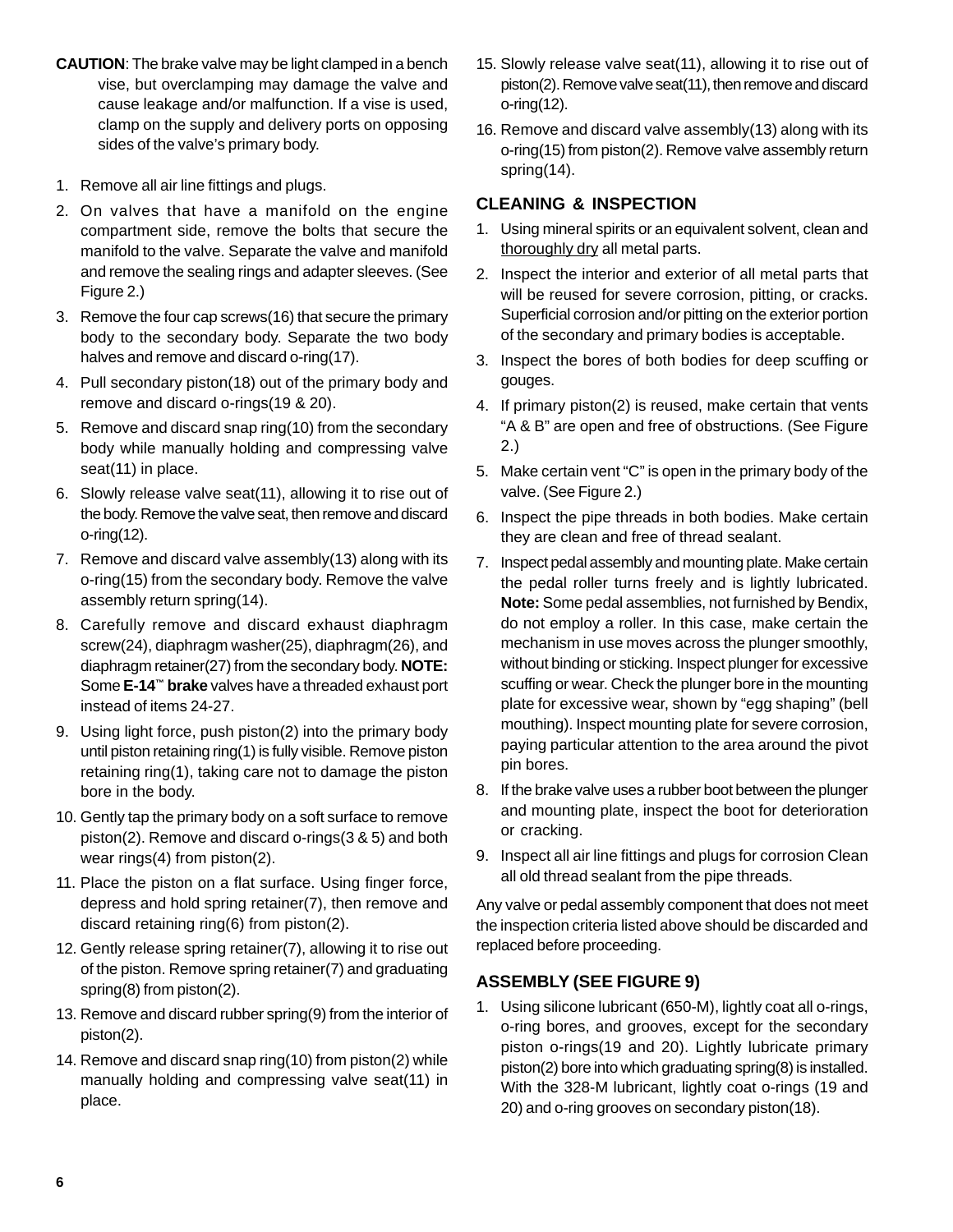